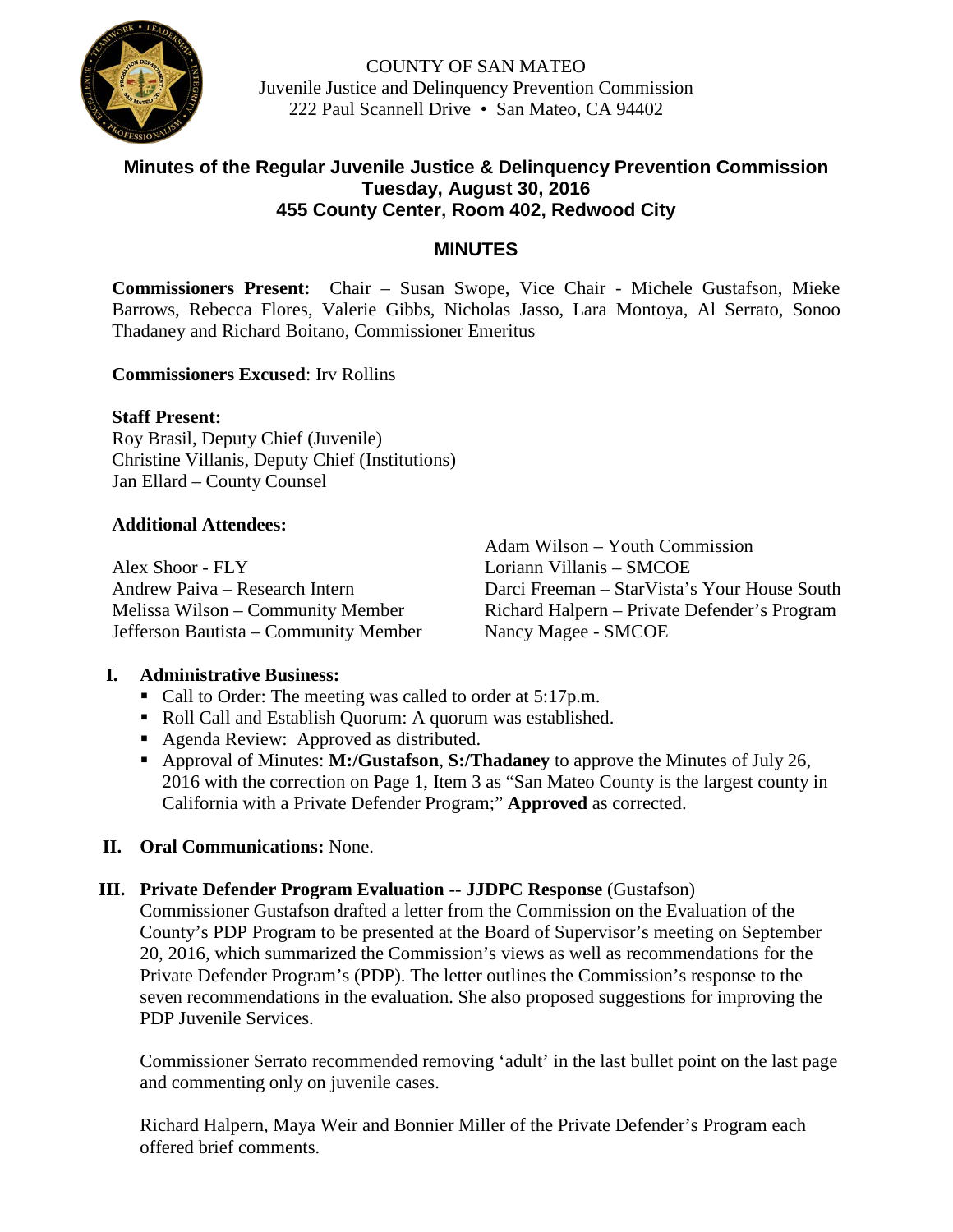**M:**/Thadaney **S:/**Barrows to approve the Commission's letter concerning the Private Defender's Program with the changes as noted and agendize the PDP evaluation for next month and invite members of the panel to come to discuss any potential addendum to the JJDPC response. Al Serrato recused himself from the vote. **Motion was approved**  unanimously.

#### **IV. Project Updates**

a. Adverse Childhood Experiences (ACEs) and Prevention Initiative (Thadaney and Paiva) Mr. Paiva provided an update on his research on Nurse Family Partnership. He reached out to various stakeholders in San Mateo County and asked how the Commission can assist with improving social awareness of the Nurse Family Partnership. The program is federally funded under the umbrella of prenatal healthcare services.

b. Group Homes/Dependency Youth Project (Gustafson)

Commissioner Gustafson provided an update with information on the effects of the State's Continuum of Care initiative in San Mateo County. She stated all group homes will need to be licensed at the same level and, she believes, there will be less incentive to take Level 14 youth. The two in-county group homes where Level 14 youth can be placed now are Canyon Oaks and Your House South, the rest are out of county or out of state.

#### **V. Probation Remarks (Brasil and Villanis)**

Deputy Chief Brasil announced there will be 24/7 coverage where a Probation Officer will be available, on call if needed. They will be available on holidays and weekends, as well.

Deputy Chief Villanis reported that Probation will cooperate with the Controller's Office to provide any requested information in response to the Grand Jury report.

The BSCC biannual inspection was completed a few months ago. BSCC reported that Probation is in full compliance with State requirements. New cameras and microphones are being installed in Juvenile Hall and the School Department.

Deputy Chief Villanis reported that seven Group Supervisors will be promoted to Deputy Probation Officers creating more Group Supervisor vacancies in addition to the 16 already open. The Probation department is in the process of hiring more Group Supervisors and has interviewed applicants and put several through background checks.

Approximately 50 managers throughout the department and HSA went to Trauma Informed Care 3-hour training with BHRS.

The Victim Impact Awareness program is not being canceled.

## **VI. San Mateo Office of Education Remarks (Magee)**

Nancy Magee reported that SMCOE is part of the Summit Charter School 2016-2017 cohort for personalized learning model instruction. A team of four teachers and four support staff in various roles attended a week-long training at Summit Charter School in the summer and three staff attended an additional week for administrators. This model will be piloted in three classrooms—Camp Glenwood, English/Social Studies; Camp Kemp, Math/Science; and Canyon Oaks, Math/Science. New workbooks will be purchased for these classrooms and an online school monitoring software for online activity is installed at each workstation. A Probation workstation will be in each of the court school classrooms, so Probation staff can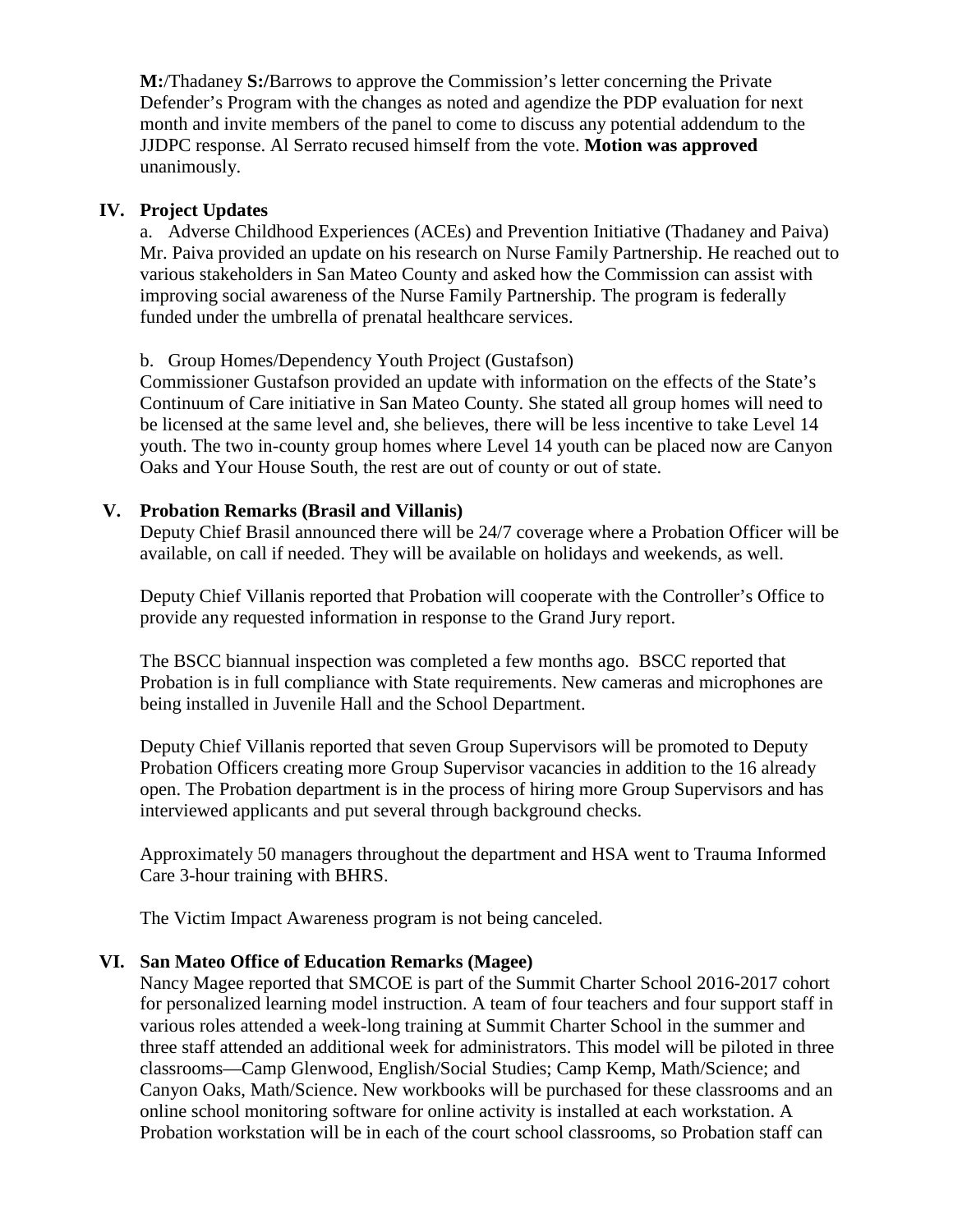monitor what is on the desktop of every student. The role of the teacher in this model is a facilitator/coach, as well as providing some direct instruction. Youth go through the curriculum at their own pace.

SMCOE is partnering with Project Change and will continue to offer college courses to youth in custody. Additionally, an English teacher from Notre Dame de Namur University will teach a class at Hillcrest School in the Fall for students who have already earned a diploma. Three graduate students will also be assisting in the classroom.

## **VII. Liaison/Study Group Reports**

## a. **Inspections Committee (Gustafson)**

Commissioner Barrows gave a brief summary of the Camp Glenwood inspection that was completed on June 9, 2016. Approval for the Camp Glenwood inspection report will be deferred to the September meeting.

Camp Glenwood will be selling their garden's produce at YSC.

Commissioner Swope reported on the Camp Kemp inspection. Youth at Camp Kemp reported the teachers really care about them. The girls receive comprehensive mental health services that are tailored to their needs. **M:**//Gustafson, **S:**//Barrows to approve the Camp Kemp inspection report as written. Approved unanimously.

SMCOE was awarded 6-year WASC accreditation. Credits from all three facilities are now transferable to four-year colleges.

Commissioner Gustafson noted there are three police station inspections to be inspected. San Bruno Police Department inspection is scheduled for September 12, 2016, Menlo Park Police Department is scheduled for September 6, 2016 and the South San Francisco BART Station is to be determined.

Commissioner Gustafson reported the Canyon Oaks inspection is completed and the report is in progress.

## b. **Court and Probation Liaison (Gustafson)**

Commissioner Gustafson met with Judge Cretan. He and some members of Probation went to DJJ (state level Juvenile Hall) for a tour. The DJJ has 800 youth in custody. San Mateo County has several youth who are being considered for DJJ.

## c. **Annual Report (Swope)**

Deferred to September meeting.

# d. **Nominations (Swope)**

Commissioner Swope announced Commissioner Gustafson will be on a leave of absence from December 2016 through June 2017 and will not be able to be Chair for the Commission.

# e. **Legislative Committee (Swope)**

- 1. Public Safety and Rehabilitation Act Initiative Deferred to September meeting
- 2. AB403 Limitations on Use of Group Home Deferred to September meeting.